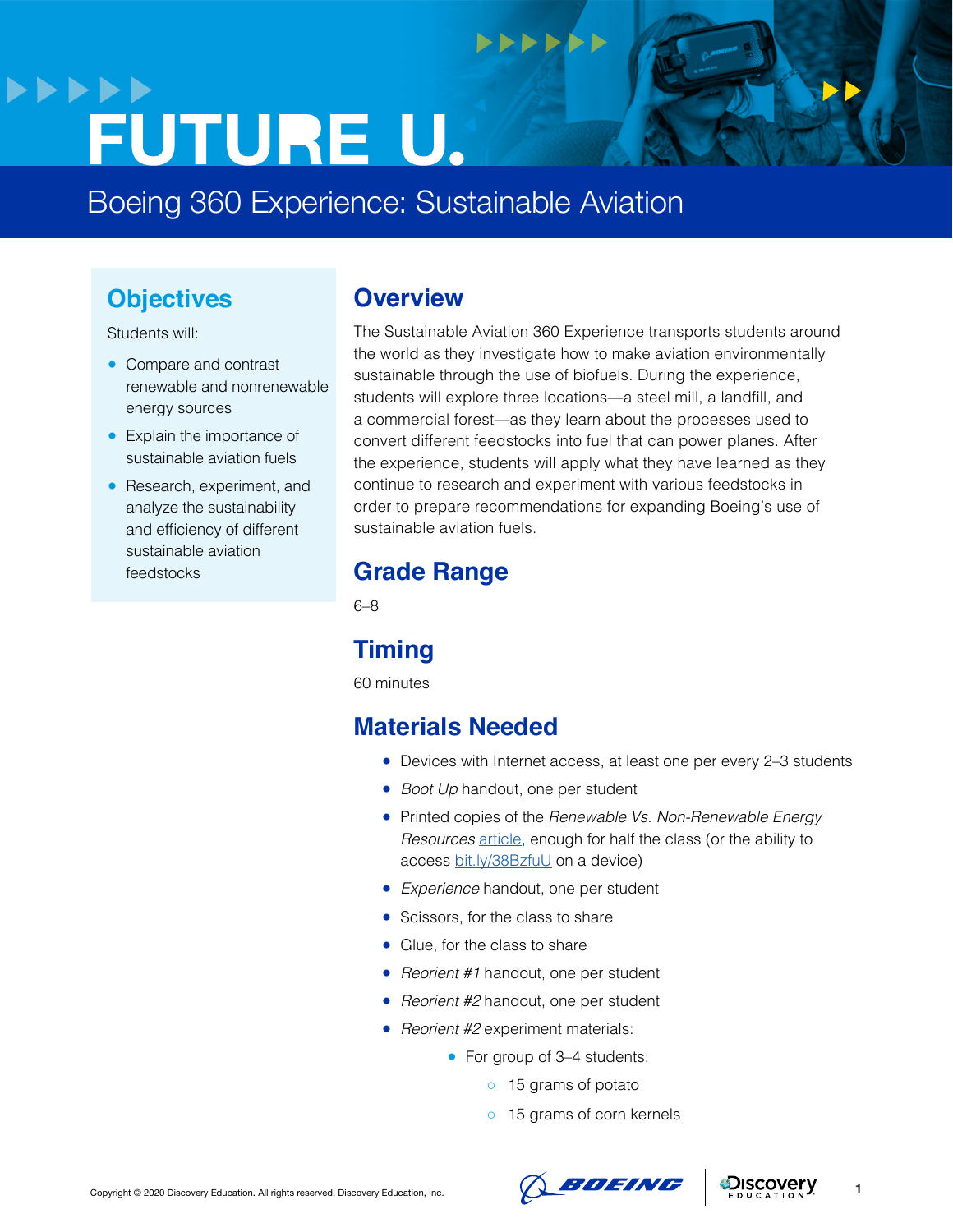#### **SUSTAINABLE AVIATION**



- o 15 grams of one type of fruit
- 6 grams of yeast
- o Three 20-ounce plastic bottles
- o 3 balloons
- Measuring tape (or string and a ruler)
- For the class to share:
	- Scales, at least two
	- Something with which to grind the fruits and vegetables: hammer, mortar and pestle, rolling pin, etc.
	- Painter's tape
	- Markers
	- Faucet with warm water

# **Boot Up**

Tell students that they will soon be participating in a simulation in which they explore how biofuels—which are a renewable energy source—are able to power planes. Explain that in order to understand the experience, it is important for students to understand the characteristics of renewable and non-renewable energy sources.

Divide students into pairs, and give a *Boot Up* handout to each student. Also distribute one *Renewable Vs. Non-Renewable Energy Resources* article to each pair, or instruct pairs to access the article on a device using [bit.ly/38BzfuU](http://bit.ly/38BzfuU).

Instruct students to read through the *Boot Up* directions and begin. When students finish, encourage pairs to share their responses to the final question.

## **Experience**

Distribute an *Experience* handout (2 pages) to every student and review the instructions. Explain that students will be responsible for using the cards on page 2 to recreate the correct sequence of events for each biofuel as they move through the 360 Experience.

When the experience is complete, students should compare their sequences with a peer and then paste them on Page 1 so they can be referenced later.

## **Reorient**

Two activity options are available for students to apply and synthesize their learning:

#### **Reorient #1:**

Student pairs will take on the role of process engineers as they investigate each of the experience's biofuels more thoroughly. Larger groups will then collaborate to provide a recommendation to Boeing on the biofuel they believe is the most effective, cost-efficient, and sustainable.



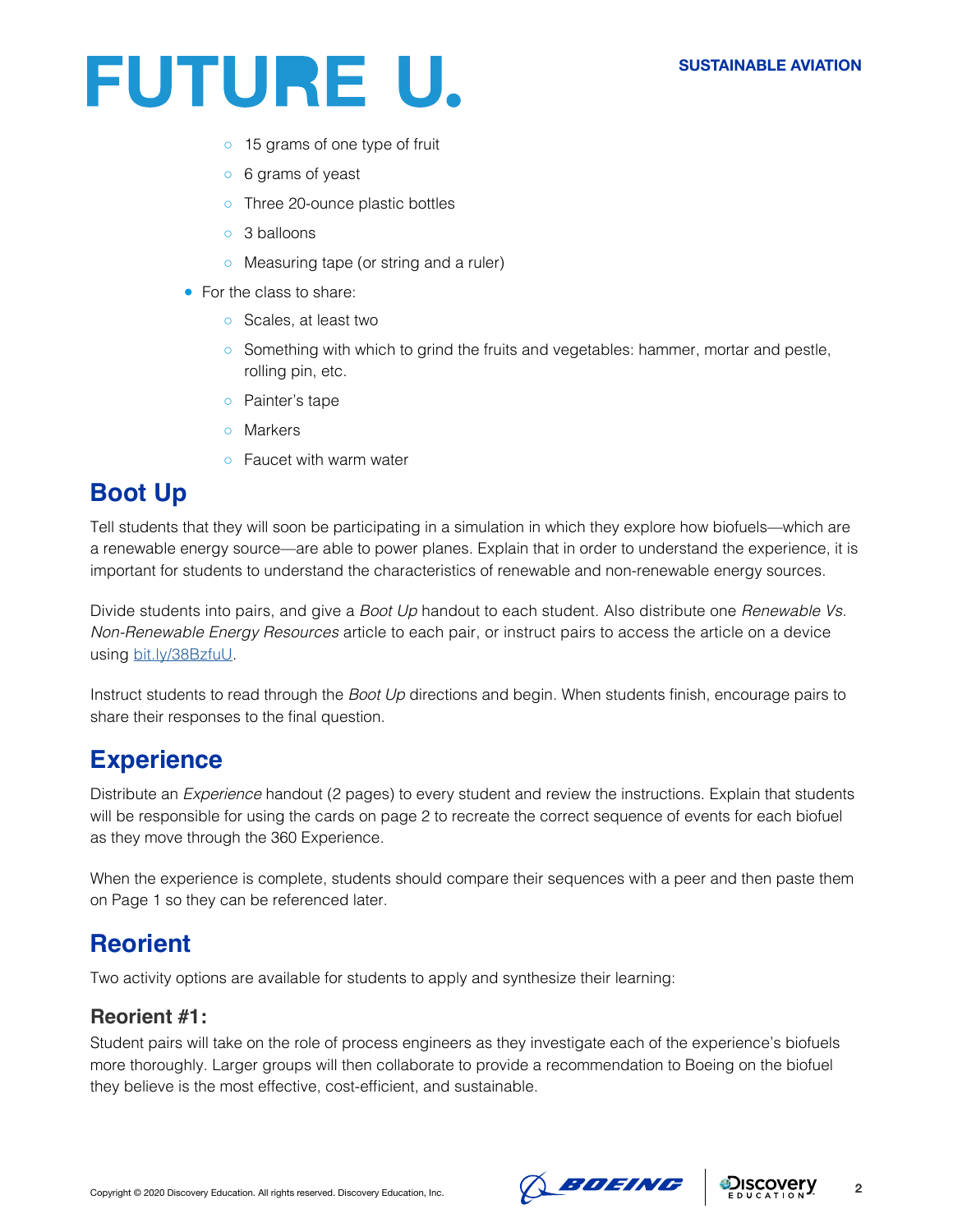# **FUTURE U.**

### **Reorient #2**

Small groups will experiment with yeast fermentation to test the efficiency of new feedstocks. After examining three different feedstocks and tracking their fermentation over the course of one week, students will assess the viability of each feedstock as a sustainable biofuel source.

# **National Standards**

#### **[Next Generation Science Standards](https://www.nextgenscience.org/)**

- MS-ESS3-3: Apply scientific principles to design a method for monitoring and minimizing a human impact on the environment.
- Disciplinary Core Idea ESS3.D: Global Climate Change: Human activities, such as the release of greenhouse gases from burning fossil fuels, are major factors in the current rise in Earth's mean surface temperature (global warming). Reducing the level of climate change and reducing human vulnerability to whatever climate changes do occur depend on the understanding of climate science, engineering capabilities, and other kinds of knowledge, such as understanding of human behavior and on applying that knowledge wisely in decisions and activities. (MS-ESS3-5).

#### **Standards for Technological Literacy**

● 9H. Modeling, testing, evaluating, and modifying are used to transform ideas into practical solutions.

#### **[Common Core English Language Arts Standards](http://www.corestandards.org/ELA-Literacy/)**

- CCSS.ELA-LITERACY.CCRA.R.1: Read closely to determine what the text says explicitly and to make logical inferences from it; cite specific textual evidence when writing or speaking to support conclusions drawn from the text.
- CCSS.ELA-LITERACY.CCRA.W.1: Write arguments to support claims in an analysis of substantive topics or texts using valid reasoning and relevant and sufficient evidence.
- CCSS.ELA-LITERACY.CCRA.W.4: Produce clear and coherent writing in which the development, organization, and style are appropriate to task, purpose, and audience.
- CCSS.ELA-LITERACY.CCRA.SL.4: Present information, findings, and supporting evidence such that listeners can follow the line of reasoning and the organization, development, and style are appropriate to task, purpose, and audience.



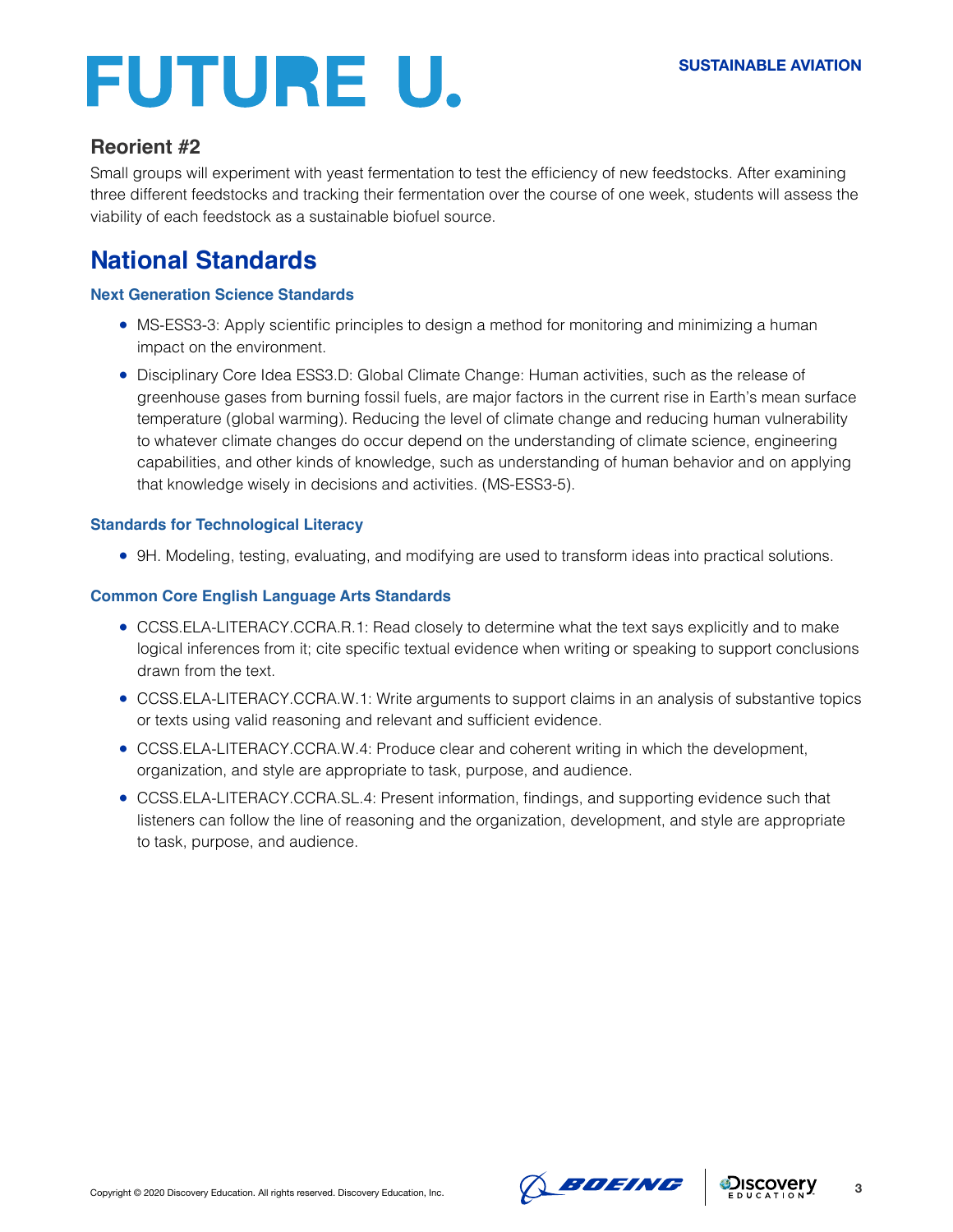#### **STUDENT HANDOUT**

# **Boot Up Handout**

**Directions:** You are about to learn more about *how* airplane power is shifting from fossil fuels (a non-renewable energy source) to biofuels (a renewable energy source). But before you do, it's important to understand *why* this is important.

With a partner, read the *Renewable Vs. Non-Renewable Energy Sources* article. As you learn about these energy sources, fill out the chart below.

| <b>Advantages of Renewable</b><br><b>Energy Sources</b>    | <b>Similarities</b> | <b>Advantages of</b><br><b>Non-Renewable Energy Sources</b>    |
|------------------------------------------------------------|---------------------|----------------------------------------------------------------|
|                                                            |                     |                                                                |
|                                                            |                     |                                                                |
|                                                            |                     |                                                                |
|                                                            |                     |                                                                |
| <b>Disadvantages of</b><br><b>Renewable Energy Sources</b> |                     | <b>Disadvantages of</b><br><b>Non-Renewable Energy Sources</b> |
|                                                            |                     |                                                                |
|                                                            |                     |                                                                |
|                                                            |                     |                                                                |
|                                                            |                     |                                                                |

**Then discuss and write:** Based on what you learned about the advantages and disadvantages of renewable and non-renewable energy sources, why do you think air travel is shifting its focus to renewable energy sources?

\_\_\_\_\_\_\_\_\_\_\_\_\_\_\_\_\_\_\_\_\_\_\_\_\_\_\_\_\_\_\_\_\_\_\_\_\_\_\_\_\_\_\_\_\_\_\_\_\_\_\_\_\_\_\_\_\_\_\_\_\_\_\_\_\_\_\_\_\_\_\_\_\_\_\_\_\_\_\_\_\_\_\_\_\_\_\_\_\_\_\_\_\_

 $\_$  ,  $\_$  ,  $\_$  ,  $\_$  ,  $\_$  ,  $\_$  ,  $\_$  ,  $\_$  ,  $\_$  ,  $\_$  ,  $\_$  ,  $\_$  ,  $\_$  ,  $\_$  ,  $\_$  ,  $\_$  ,  $\_$  ,  $\_$  ,  $\_$  ,  $\_$  ,  $\_$  ,  $\_$  ,  $\_$  ,  $\_$  ,  $\_$  ,  $\_$  ,  $\_$  ,  $\_$  ,  $\_$  ,  $\_$  ,  $\_$  ,  $\_$  ,  $\_$  ,  $\_$  ,  $\_$  ,  $\_$  ,  $\_$  ,

\_\_\_\_\_\_\_\_\_\_\_\_\_\_\_\_\_\_\_\_\_\_\_\_\_\_\_\_\_\_\_\_\_\_\_\_\_\_\_\_\_\_\_\_\_\_\_\_\_\_\_\_\_\_\_\_\_\_\_\_\_\_\_\_\_\_\_\_\_\_\_\_\_\_\_\_\_\_\_\_\_\_\_\_\_\_\_\_\_\_\_\_\_

 $\_$  ,  $\_$  ,  $\_$  ,  $\_$  ,  $\_$  ,  $\_$  ,  $\_$  ,  $\_$  ,  $\_$  ,  $\_$  ,  $\_$  ,  $\_$  ,  $\_$  ,  $\_$  ,  $\_$  ,  $\_$  ,  $\_$  ,  $\_$  ,  $\_$  ,  $\_$  ,  $\_$  ,  $\_$  ,  $\_$  ,  $\_$  ,  $\_$  ,  $\_$  ,  $\_$  ,  $\_$  ,  $\_$  ,  $\_$  ,  $\_$  ,  $\_$  ,  $\_$  ,  $\_$  ,  $\_$  ,  $\_$  ,  $\_$  ,

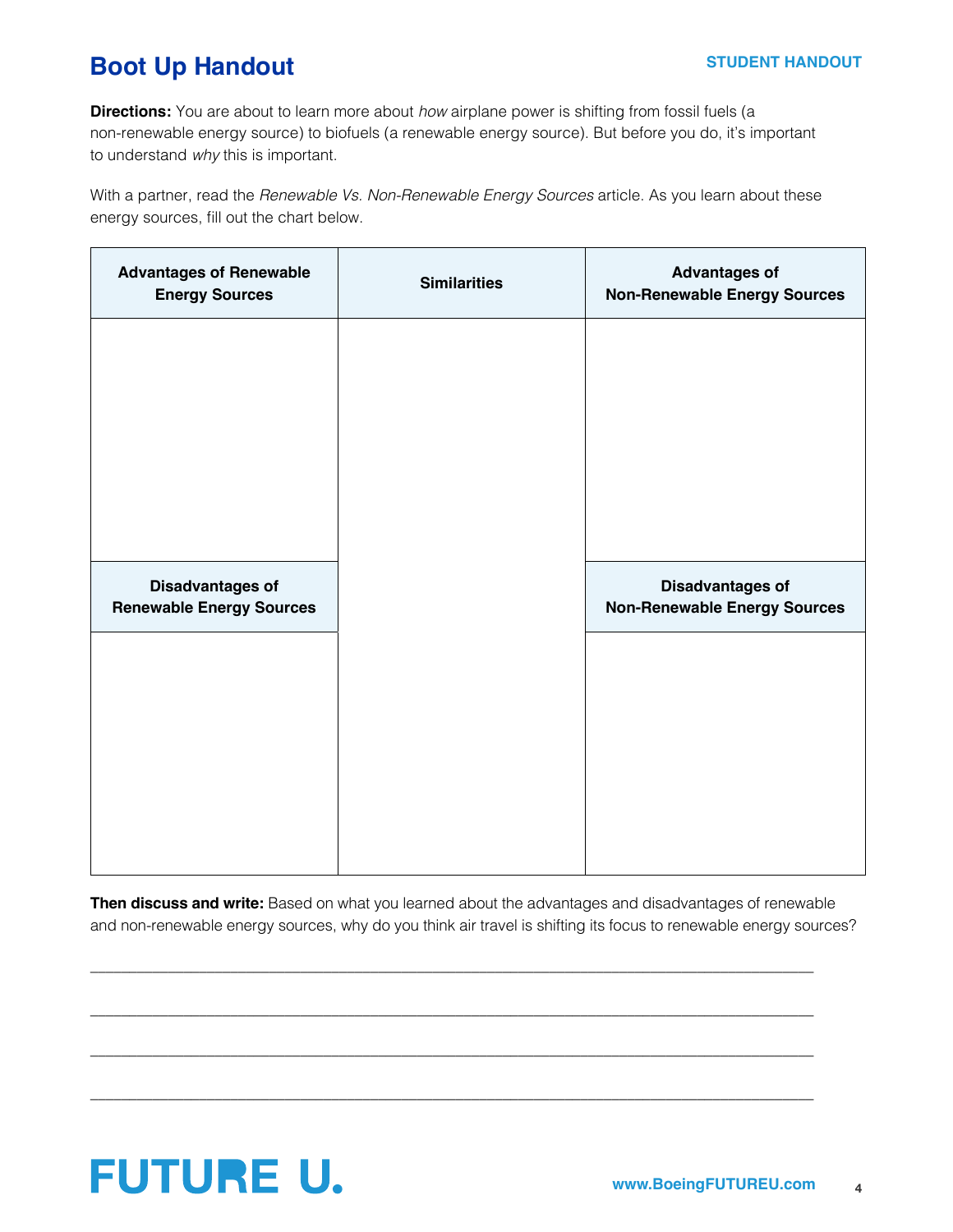# www.BoeingFUTUREU.com **www.BoeingFUTUREU.com**

# **STUDENT HANDOUT STUDENT HANDOUT**



# Experience Handout, Page 1 of 2 **Experience Handout,** Page 1 of 2

**FUTURE U.** 

# Directions: **Directions:**

- **1.** Cut out the cards on Page 2 before you begin the 360 Experience Cut out the cards on Page 2 before you begin the 360 Experience.
- **2.** at the processes used to create three different types of sustainable aviation fuel. Then unscramble your cards and place them in the correct order in the flowcharts below as you get a behind-the-scenes look Then unscramble your cards and place them in the correct order in the flowcharts below as you get a behind-the-scenes look at the processes used to create three different types of sustainable aviation fuel.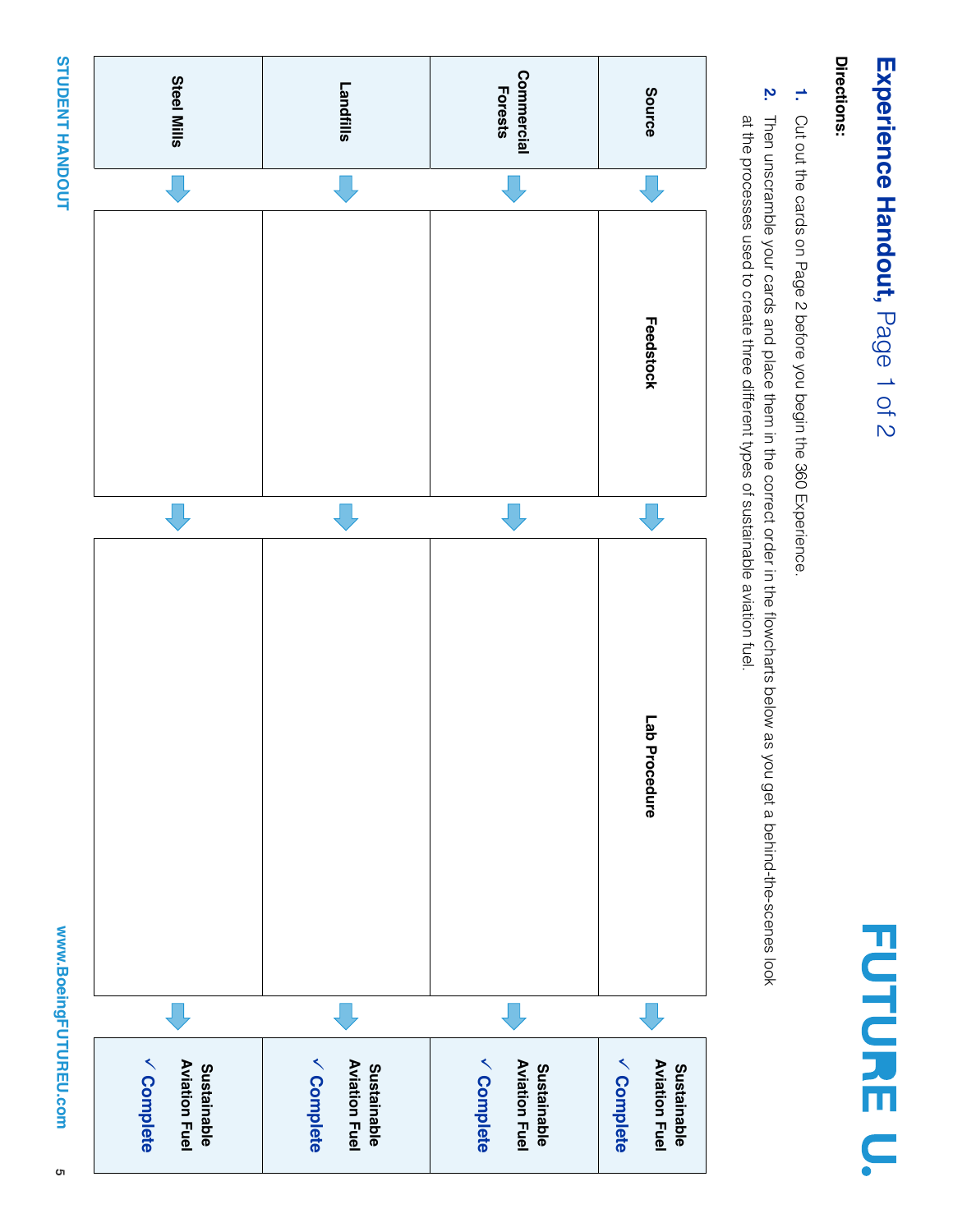

| waste gas is captured and used to<br>stacks and pollutes the atmosphere<br>create sustainable aviation fuel<br>Before it leaves through smoke                                                                                                                                                                                                                                                                                                                    | before it begins to decompose<br>the attracedure. To oute the attracedure.<br>When organic household waste<br>this waste is removed from the landfi<br>decomposes, it releases carbon into                                                                                                                                        | safety can be used to create biofuels.<br>from a harvest) that is removed in<br>order to enhance forest health and<br>branches and fallen trees or remains<br>Forest residue (brush such as                                                                                |
|------------------------------------------------------------------------------------------------------------------------------------------------------------------------------------------------------------------------------------------------------------------------------------------------------------------------------------------------------------------------------------------------------------------------------------------------------------------|-----------------------------------------------------------------------------------------------------------------------------------------------------------------------------------------------------------------------------------------------------------------------------------------------------------------------------------|----------------------------------------------------------------------------------------------------------------------------------------------------------------------------------------------------------------------------------------------------------------------------|
| during a second step called hydrotreating, it is<br>a drop-in tuel that can be substituted for jet tue<br>called biocrude oil. Once hydrogen is added to the biocrude oil<br>condenser, where they are cooled and transformed into a liquid<br>the feedstock into gas. The gases then travel through a<br>pressure, high temperature, and a lack of oxygen to transform<br>In the lab, a process called Pyrolysis uses a combination of high<br>transformed into | gasoline or chemically converted into jet tuel!<br>and convert them into ethanol or other bio-alcohols. Once the<br>alcohol is separated from the vat's water, it can<br>types of bacteria are growing. The bacteria absorb these gases<br>In the lab, feedstock gases are fed into large vats where different<br>be blended with | aviation fuel!<br>of carbon monoxide, carbon dioxide, and hydrogen. This<br>under heat and pressure until it breaks down<br>mixture of gases can then be built back up into sustainable<br>In the lab, organic and carbon-containing feedstock is placed<br>into a mixture |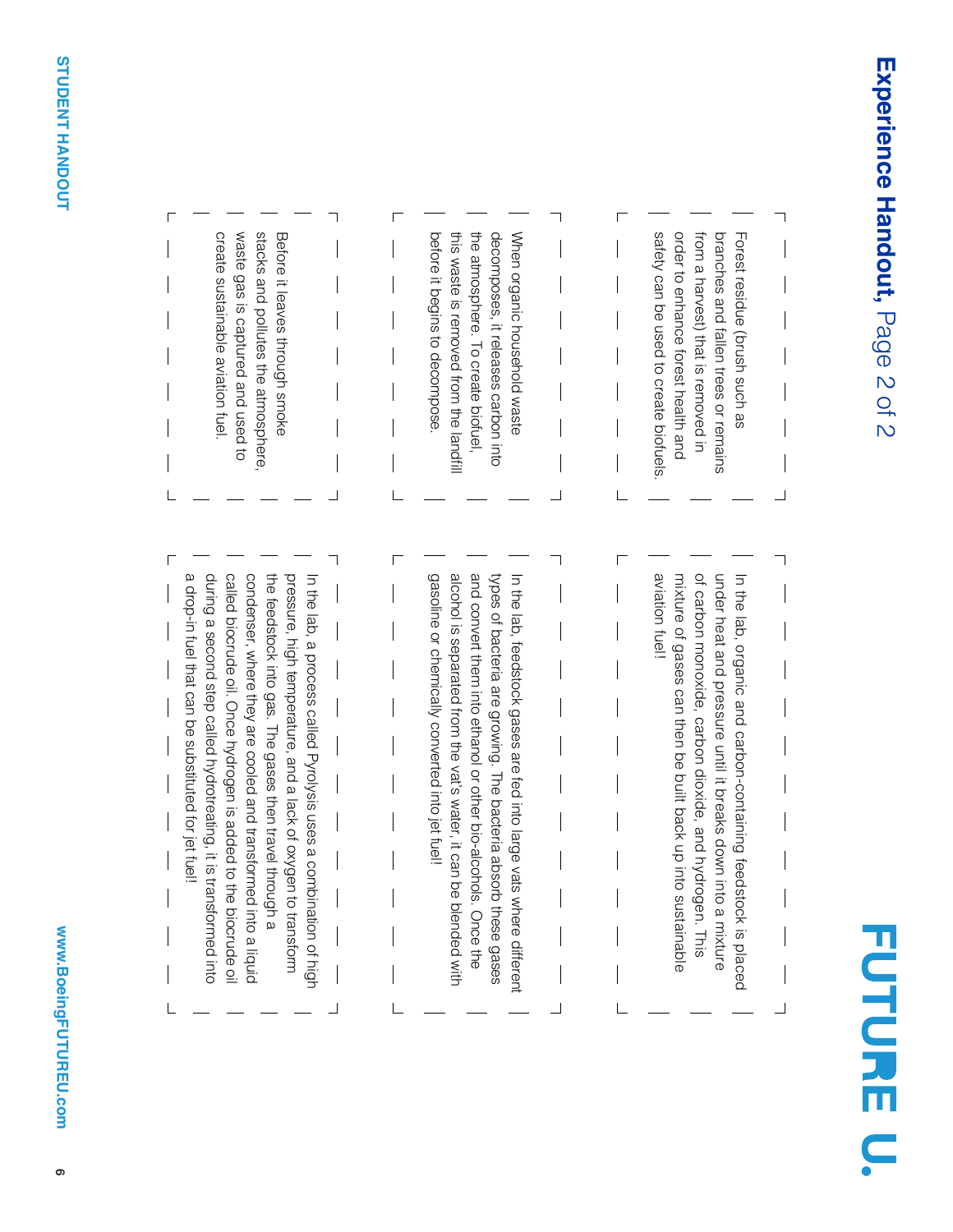# **Reorient #1 Handout, Page 1 of 2**

**Directions:** You learned during the 360 Experience that industrial waste, community waste, and forestry residue can all be converted into sustainable aviation fuel.

You will now continue to research these feedstocks as you take on the role of a process engineer. Process engineers design, implement, and optimize industrial and chemical processes. In this position, you will further investigate each of these biofuels in order to provide a recommendation to Boeing for the biofuel that you believe is the most effective, cost-efficient, and sustainable.

**Step 1:** With a partner, use the research links below to learn more about each feedstock and answer the chart's questions.

| <b>Feedstock</b>                                                                                                   | In your own words: How is this<br>waste converted into biofuel?<br>Tip: Use your Experience handout<br>to help you! | What are some of the pros<br>and cons of this feedstock?<br><b>Consider how the biofuel's</b><br>production process and use<br>affects the environment. |
|--------------------------------------------------------------------------------------------------------------------|---------------------------------------------------------------------------------------------------------------------|---------------------------------------------------------------------------------------------------------------------------------------------------------|
| <b>Forest Waste</b><br>Research Links:<br>tinyurl.com/uurmq8f<br>$\bullet$<br>tinyurl.com/uxpkt7f<br>$\bullet$     |                                                                                                                     |                                                                                                                                                         |
| <b>Community Waste</b><br>Research Links:<br>tinyurl.com/y34dejv5<br>$\bullet$<br>tinyurl.com/scugh94<br>$\bullet$ |                                                                                                                     |                                                                                                                                                         |
| <b>Industrial Gas Waste</b><br>Research Links:<br>tinyurl.com/yckaxcph<br>$\bullet$<br>tinyurl.com/y28s6z52        |                                                                                                                     |                                                                                                                                                         |

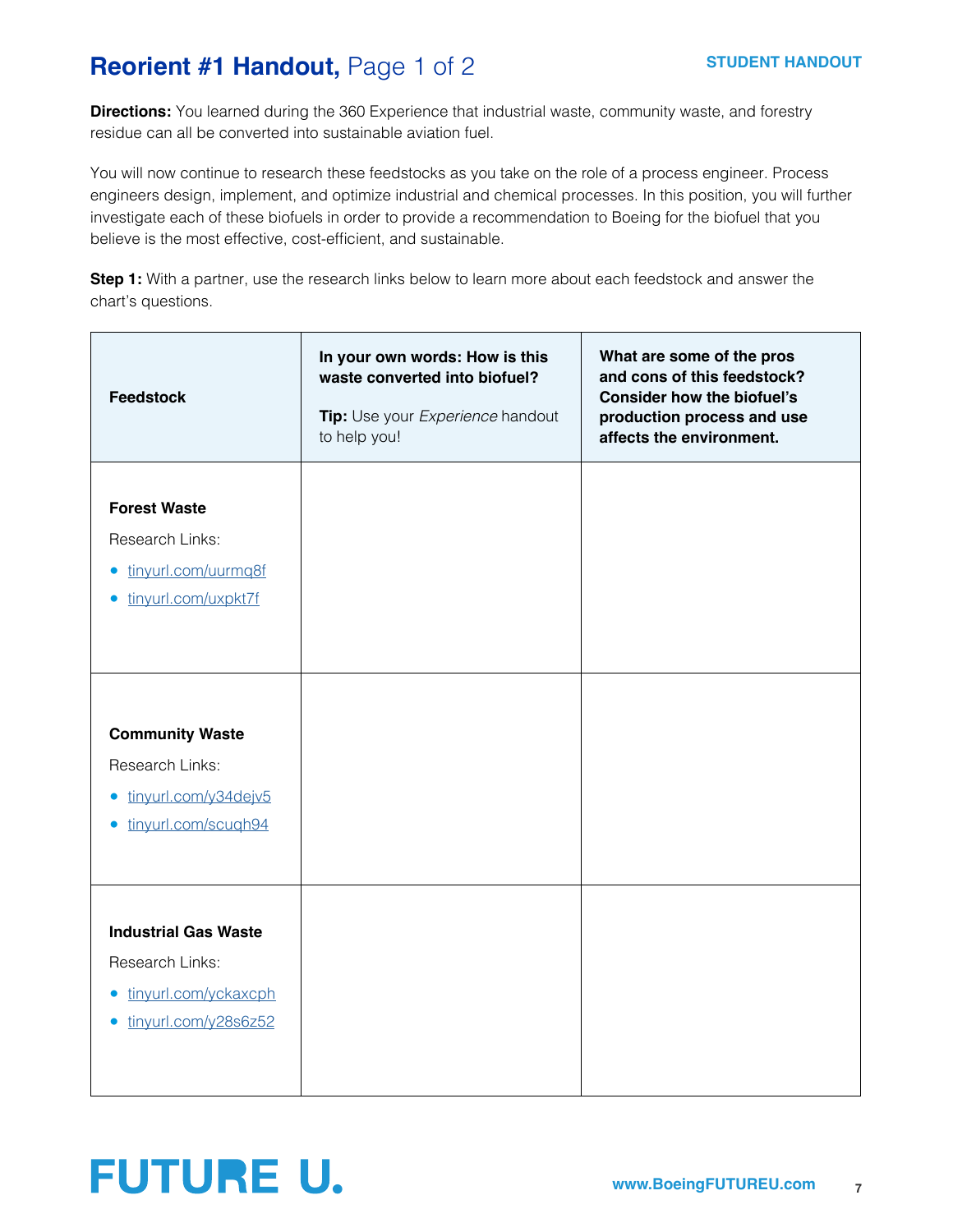# **Reorient #1 Handout, Page 2 of 2**

**Step 2:** Pair with another group to form a committee of process engineers. Share your notes from Step 1 with each other, and then develop a recommendation that answers the following question:

*If Boeing were to focus on one sustainable aviation fuel moving forward, which one would you recommend? Consider the process required to develop and use this fuel in large quantities, its effects on the environment, and how easily it can be replenished.*

Prepare your recommendation below!

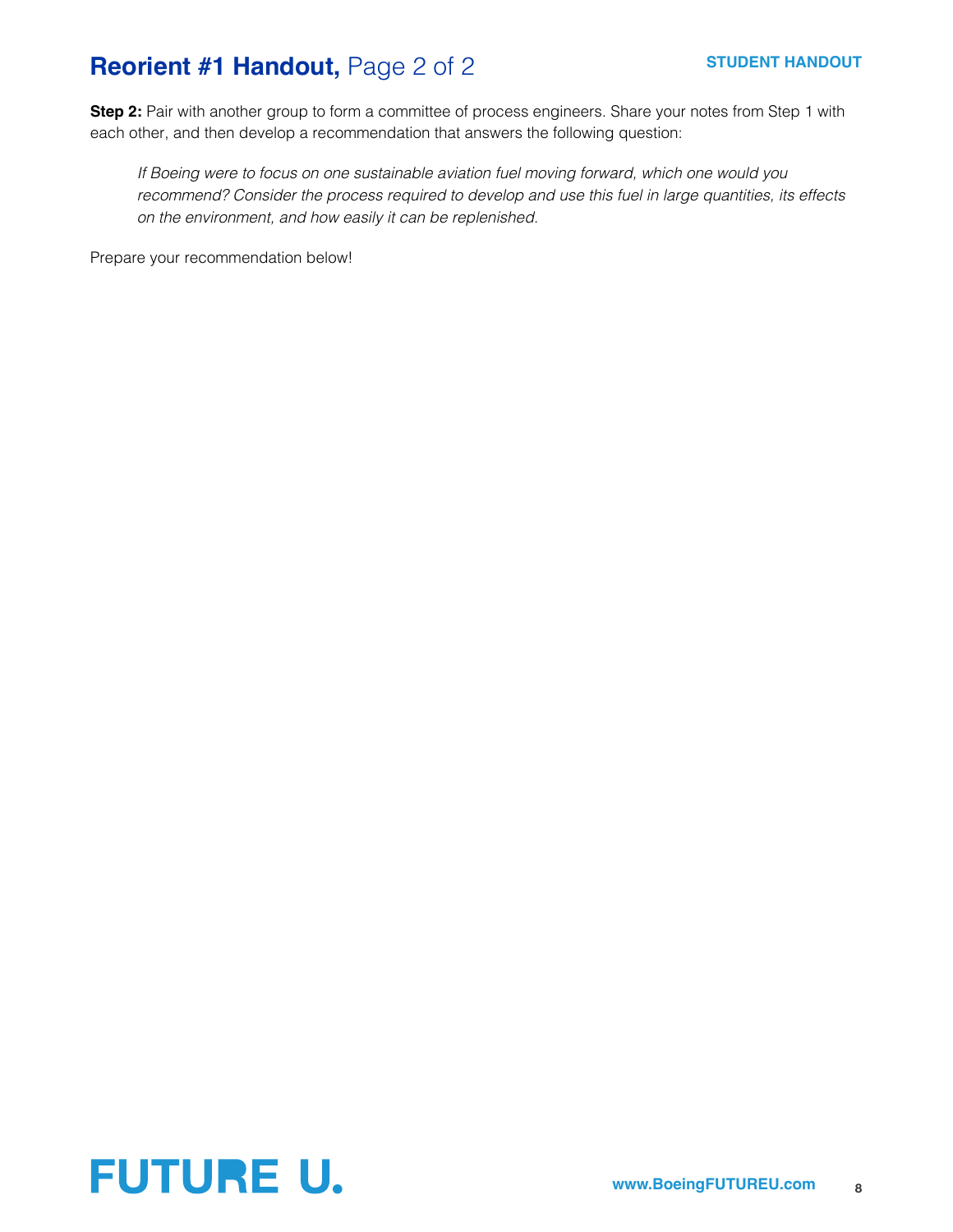# **Reorient #2 Handout, Page 1 of 2**

#### **Background:** Did you know that the United States is the world's largest producer of ethanol?

In the 360 Experience, you explored how industrial gases can be processed to produce ethanol. Ethanol can also be produced from other natural sources through a process called fermentation. During fermentation, yeast and/or bacteria ingest sugar from feedstock in a low oxygen environment. This process produces ethanol, which can then be mixed with gasoline to power transportation!

**Instructions:** Today you will experiment with yeast fermentation to test the efficiency of potential feedstocks. It will ultimately be your job to determine how viable (or capable) each feedstock may be as a sustainable biofuel source.

#### **Follow the steps below to complete your experiment:**

- **1.** Place two grams of yeast in each of the three bottles.
- **2.** Grind the potato, corn, and fruit separately until a pulp is formed. Then measure out 15 grams of each, and place each one in a separate bottle.
- **3.** Use the painter's tape to label each bottle with the feedstock inside ("potato," "corn," etc.).
- **4.** Pour a little warm water into one deflated balloon at a time, until it begins to fill up slightly. Then immediately place the balloon on top of one of the bottles. The water should drop into the bottle, and the bottle will be sealed by the balloon.
- **5.** Once each bottle is topped with a balloon, use the measuring tape (or the string and ruler) to measure the diameter of the balloon at its widest point. Then fill out the first row of the chart below with the date, feedstock types (potato, corn, etc.), balloon diameter, and any other observations you may have.
- **6.** Shake the bottles until their contents are mixed, and place them in a warm or sunny part of the classroom.
- **7.** Over the next seven to ten days, measure and observe the balloons at least four more times—each time noting your observations in the chart below.
- **8.** When your observations are complete, move on to Part 2!

| Date: | <b>Feedstock Type</b> | <b>Balloon diameter</b> | <b>Other observations</b> |
|-------|-----------------------|-------------------------|---------------------------|
|       |                       |                         |                           |
|       |                       |                         |                           |
|       |                       |                         |                           |
|       |                       |                         |                           |
|       |                       |                         |                           |
|       |                       |                         |                           |
|       |                       |                         |                           |
|       |                       |                         |                           |
|       |                       |                         |                           |
|       |                       |                         |                           |
|       |                       |                         |                           |
|       |                       |                         |                           |